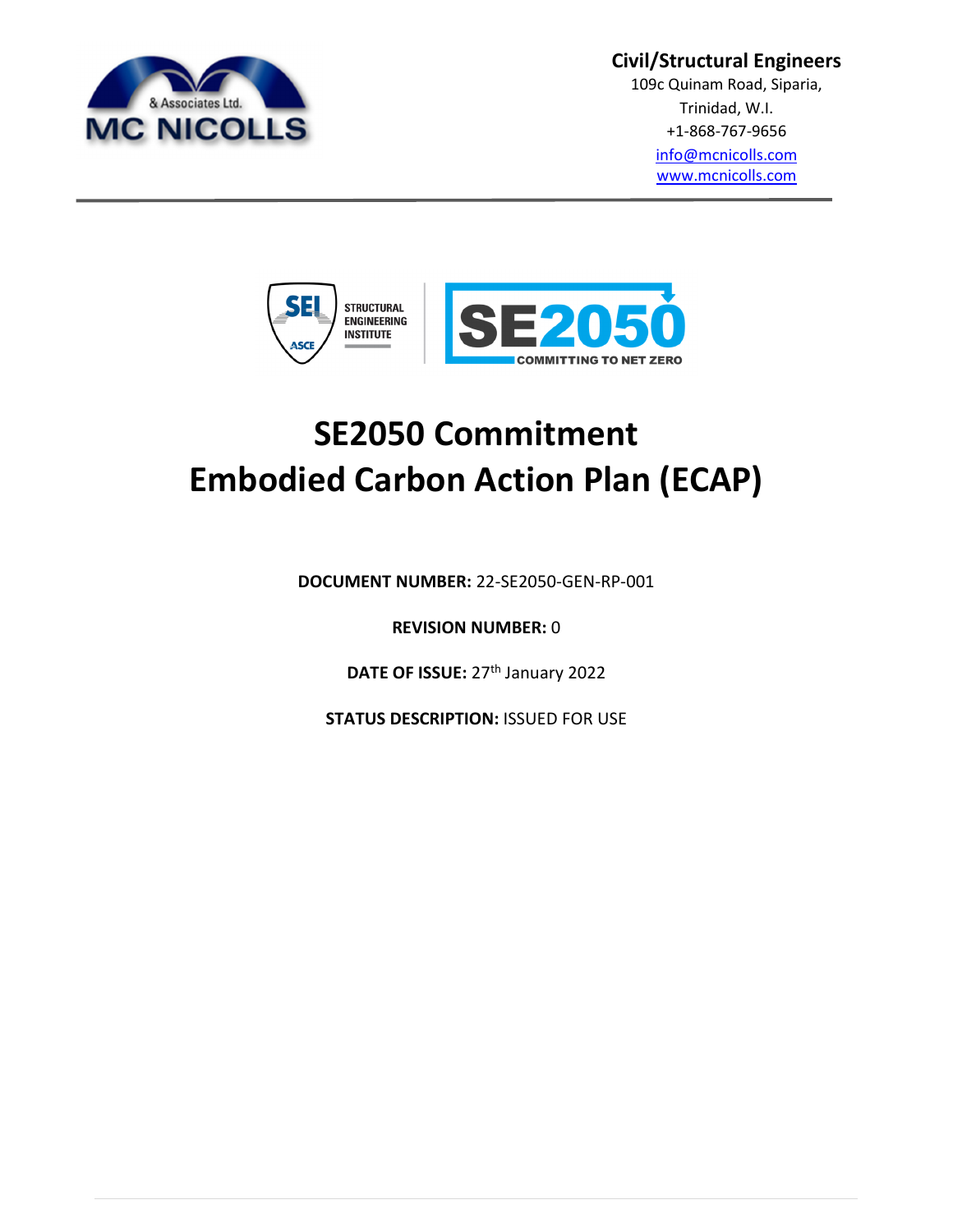

## **Civil/Structural Engineers**

109c Quinam Road, Siparia, Trinidad, W.I. +1-868-767-9656

> info@mcnicolls.com www.mcnicolls.com

| <b>DOCUMENT INFORMATION SHEET</b>         |                                  |                  |                     |                    |                               |  |                    |
|-------------------------------------------|----------------------------------|------------------|---------------------|--------------------|-------------------------------|--|--------------------|
| TITLE: Embodied Carbon Action Plan (ECAP) |                                  |                  |                     |                    |                               |  |                    |
| <b>DOCUMENT NUMBER</b>                    |                                  |                  | <b>REVISION</b>     |                    | <b>ISSUE DATE</b>             |  |                    |
| 22-SE2050-GEN-RP-001                      |                                  |                  | 0                   |                    | 27 <sup>th</sup> January 2022 |  |                    |
|                                           | <b>APPROVAL AND ISSUE RECORD</b> |                  |                     |                    |                               |  |                    |
| <b>REVISION</b>                           | <b>DATE OF ISSUE</b>             |                  | <b>DESCRIPTION</b>  | <b>AUTHOR</b>      |                               |  | <b>APPROVED BY</b> |
| A                                         | 17/01/2022                       |                  | For Internal Review | <b>T.McNicolls</b> |                               |  |                    |
| 0                                         | 27/01/2022                       | For Internal Use |                     |                    |                               |  | <b>T.McNicolls</b> |
|                                           |                                  |                  |                     |                    |                               |  |                    |
|                                           |                                  |                  |                     |                    |                               |  |                    |
|                                           | <b>DISTRIBUTION</b>              |                  |                     |                    |                               |  |                    |
| COPY NO.                                  | <b>NAME</b>                      |                  | <b>COMPANY</b>      |                    |                               |  |                    |
| 1.                                        | SE2050 Database                  |                  |                     |                    |                               |  |                    |
| 2.                                        | Employees, Contractors, Clients  |                  | <b>MAAL</b>         |                    |                               |  |                    |
|                                           |                                  |                  |                     |                    |                               |  |                    |
|                                           |                                  |                  |                     |                    |                               |  |                    |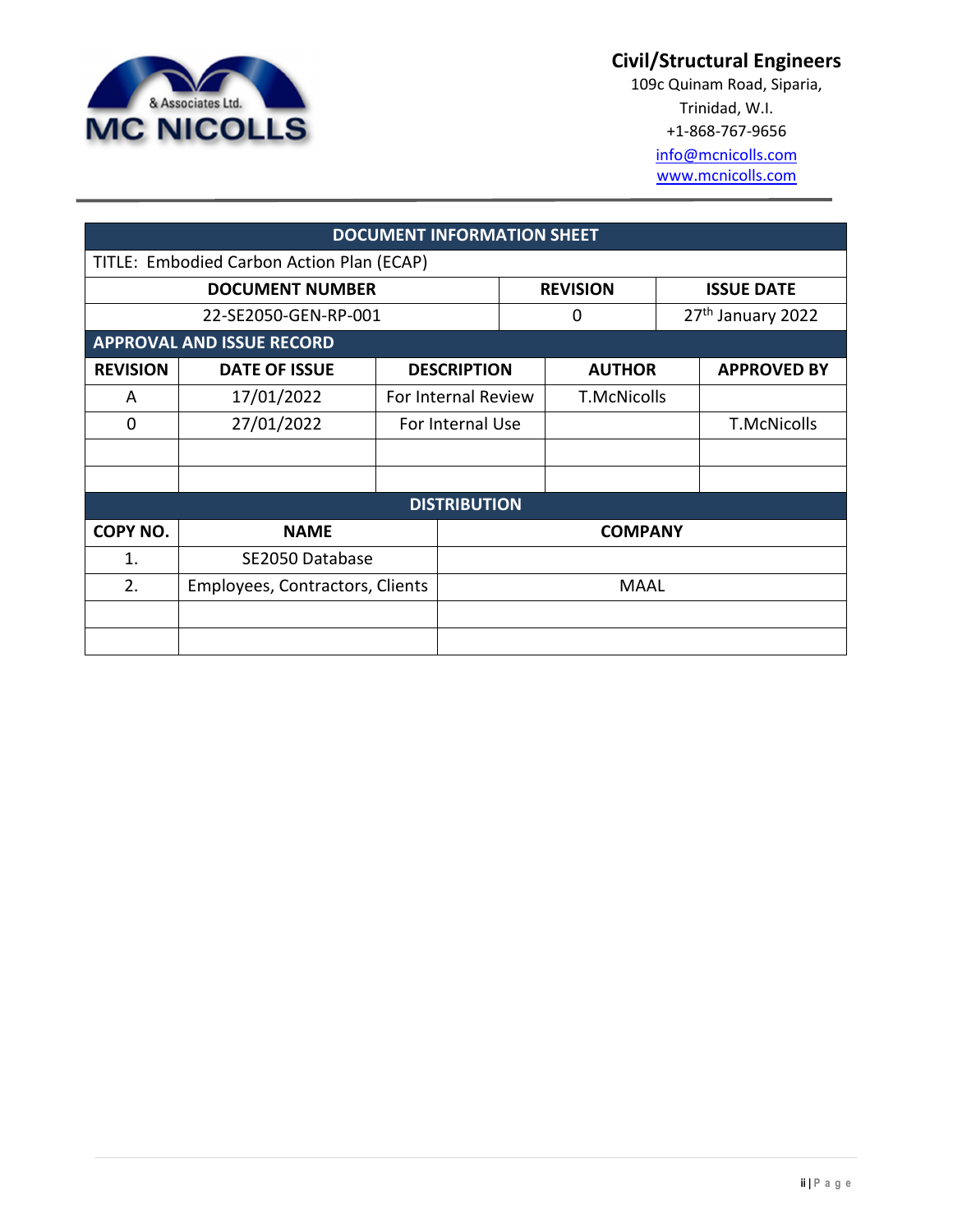

#### **TABLE OF CONTENTS**

| <b>Section</b>          |  | Page No. |
|-------------------------|--|----------|
|                         |  |          |
| $\overline{\mathbf{2}}$ |  |          |
| 3                       |  |          |
|                         |  |          |
| 5 <sup>5</sup>          |  |          |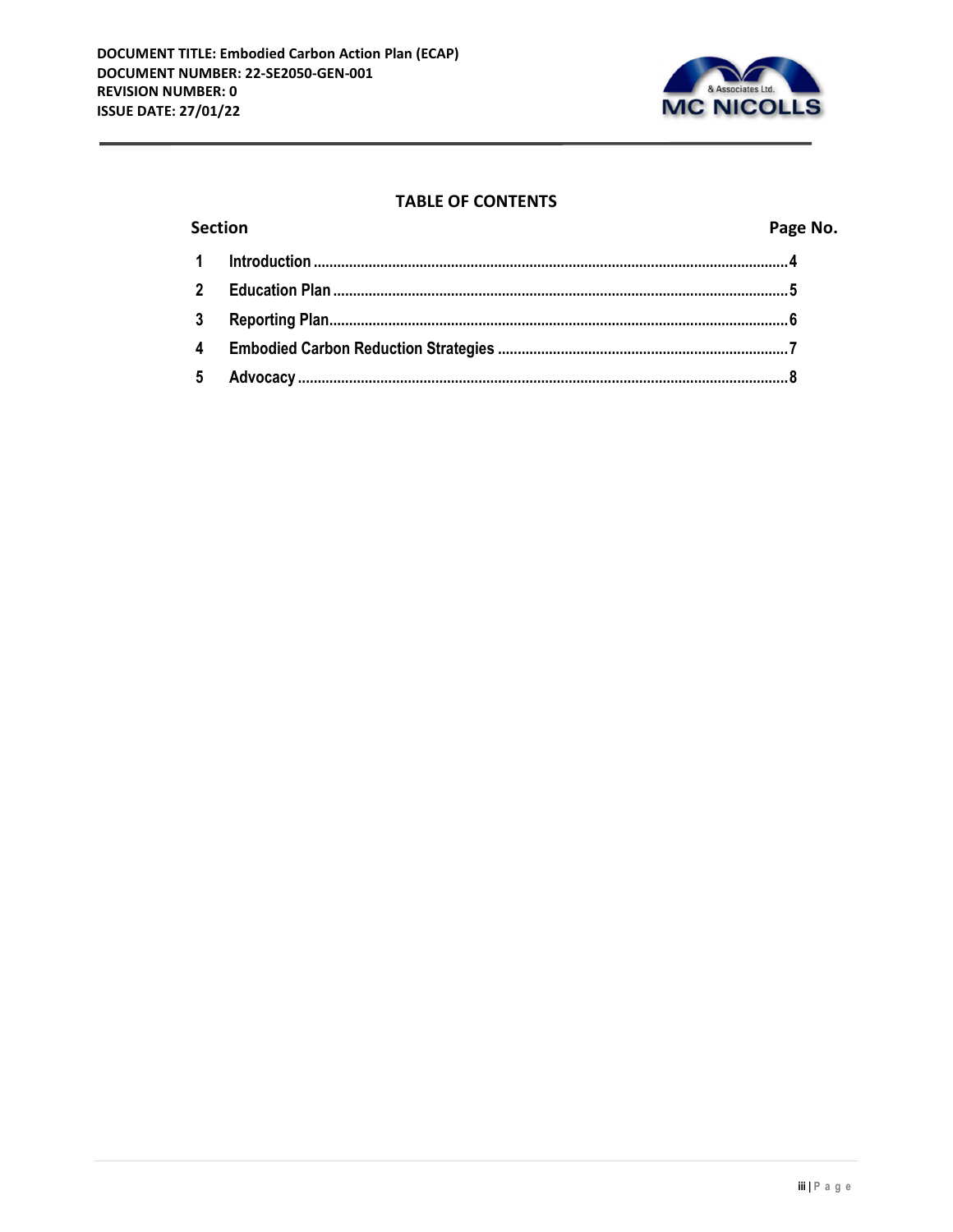

#### **1 Introduction**

 $\overline{a}$ 

McNicolls And Associates Ltd (MAAL) is a Civil and Structural Engineering company based in the twin islands of Trinidad and Tobago, in the Caribbean. In the fight against climate change, efforts are intensifying against the planet's number one enemy – carbon dioxide. MAAL has committed to doing our part in the fight against climate change and is demonstrating leadership in the Caribbean region by signing onto the SE2050 challenge and committing to implement business practices which can help in the global reduction of carbon emissions.

Research has demonstrated and proved that the Caribbean nations are most vulnerable to the negative effects of climate change via a small percentage of global ocean warming. It is in this regard, the directorship of MAAL has decided to transform the company's ways of working so to do our part in the fight against climate change.

Embodied carbon refers to the greenhouse gas emissions arising from the manufacturing, transportation, installation, maintenance, and disposal of building materials. Embodied carbon is a significant percentage of global emissions and requires urgent action to address it. Approximately 30% of all global carbon emissions are attributed to the building sector, with at least 8% resulting from the manufacturing of construction materials. Figure 1-1 below illustrates the global CO2 emissions contributors by sectors.



**Figure 1-1: 1**Global CO2 emissions by sector. Adopted from the UNEP 219 Global Status Report and OurWorldinData.org based on data from Climate Watch, the World Resources Institute.

The Embodied Carbon that comes from extraction, transportation and manufacturing of raw building materials is a significant part of a building's life cycle and managing this emission contributor will have a significant impact on the global emission factor.

This Embodied Carbon Action Plan (ECAP) has been compiled in accordance with the SE2050 guidance. It has been written in checklist form with all requirements/electives outlined from the Program Requirements Guidance Document. This document will be updated annually to reflect targets achieved, changes to plans and lessons learned. This version is the first and as such some of the requirements have not yet been met. It is our intention to meet these all within the year 2022.

<sup>1</sup> https://carbonleadershipforum.org/wp-content/uploads/2020/12/CLF-Policy-Primer-1-Fig-3-Global-CO2-emissions-by-sector-980x695.png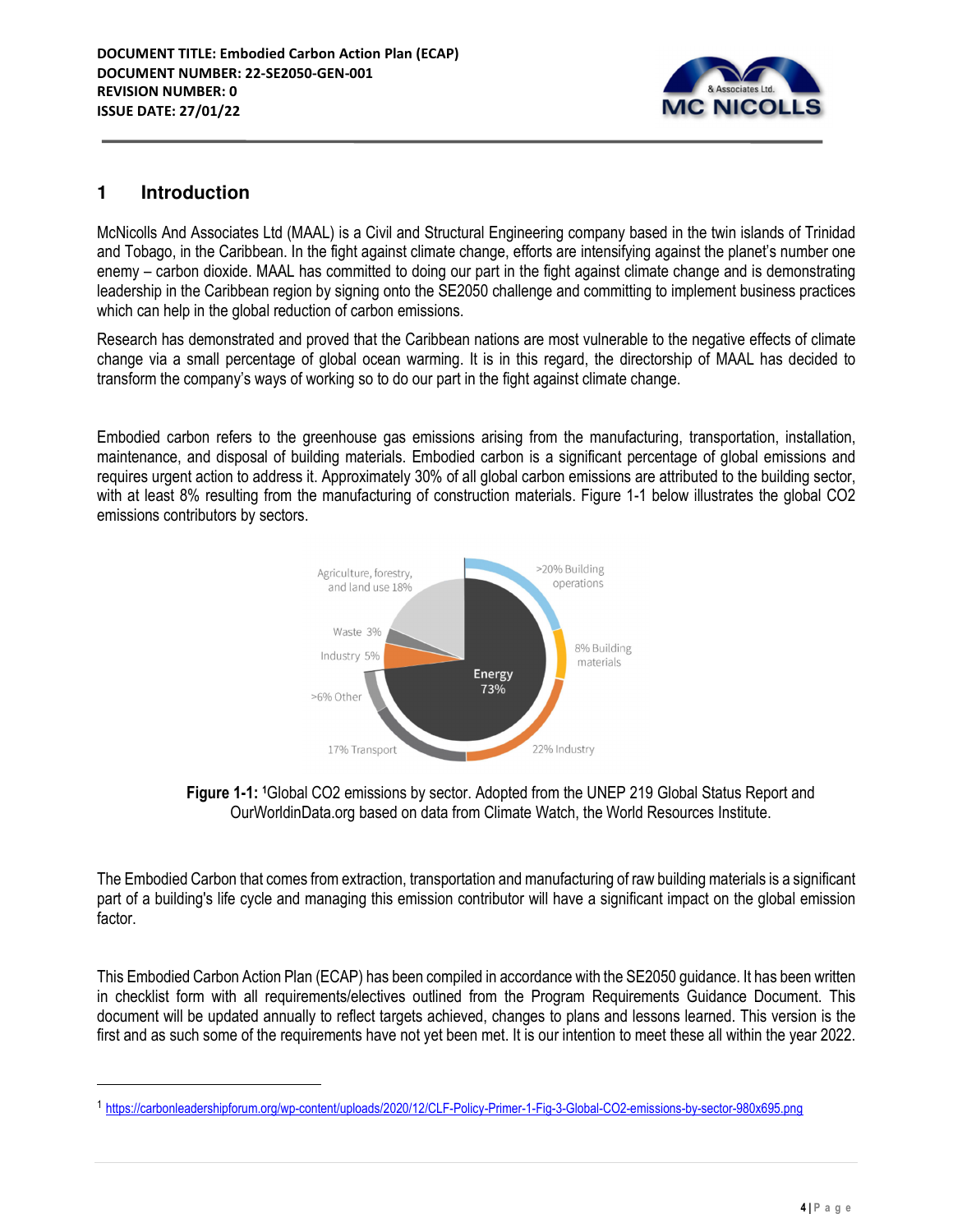

## **2 Education Plan**

| <b>SE 2050 Requirement</b>                                                                                                                                                                                                                      | <b>MAAL Action Plan</b>                                                                                                                                  | Date Achieved/<br><b>Planned Date</b> |
|-------------------------------------------------------------------------------------------------------------------------------------------------------------------------------------------------------------------------------------------------|----------------------------------------------------------------------------------------------------------------------------------------------------------|---------------------------------------|
| Distribute firm-wide announcement of<br>your firm's pledge to join the SE 2050<br>Commitment.                                                                                                                                                   | The managing director will issue a bulletin<br>to clients, contractors and employees<br>highlighting MAAL's commitment to carbon<br>reduction and SE2050 | Q1-2022                               |
| Nominate<br>Embodied<br>Carbon<br>an<br>Reduction Champion for your firm.                                                                                                                                                                       | The Managing Director, Tonee McNicolls is<br>nominated as MAAL's EC Reduction<br>champion                                                                | Q4-2021                               |
| Set a date within the first year to present<br>the "Embodied Carbon 101" webinar to<br>your firm. Include this resource into your<br>orientation/on boarding programs.                                                                          | The webinar will also be added to the on<br>boarding activities for new personnel.                                                                       | Feb 2022                              |
| <b>Education Elective</b>                                                                                                                                                                                                                       |                                                                                                                                                          |                                       |
| Distribute ECAP within your firm upon<br>publishing.                                                                                                                                                                                            | To be distributed on completion and<br>publishing on SE2050 website                                                                                      | Q1-2022                               |
| Share the SE2050 library of resources<br>with technical staff.                                                                                                                                                                                  | The SE2050 website and resources are<br>shared on internal intranet                                                                                      | Jan 2022                              |
| Minimum (1) employee attends a<br>presentation or demo of an LCA-based<br>tool used to calculate embodied carbon,<br>such as Tally, Athena IEB, or One Click<br>LCA.                                                                            | Tonee McNicolls will attend the next<br>available presentation                                                                                           | Q1-2022                               |
| Acquire and Present the document,<br>"How to calculate embodied carbon" to<br>all technical staff.                                                                                                                                              | Document acquired.                                                                                                                                       | Jan 2022                              |
| Have one representative of your firm<br>employee)<br>attend<br>quarterly<br>(any<br>education<br>external<br>programs (e.g.<br>webinar, workshop) provided by SE<br>2050, Carbon Leadership Forum (CLF),<br>or other embodied carbon resources. | Tonee McNicolls will attend initial quarterly<br>CLF education programs                                                                                  | Q1-2022                               |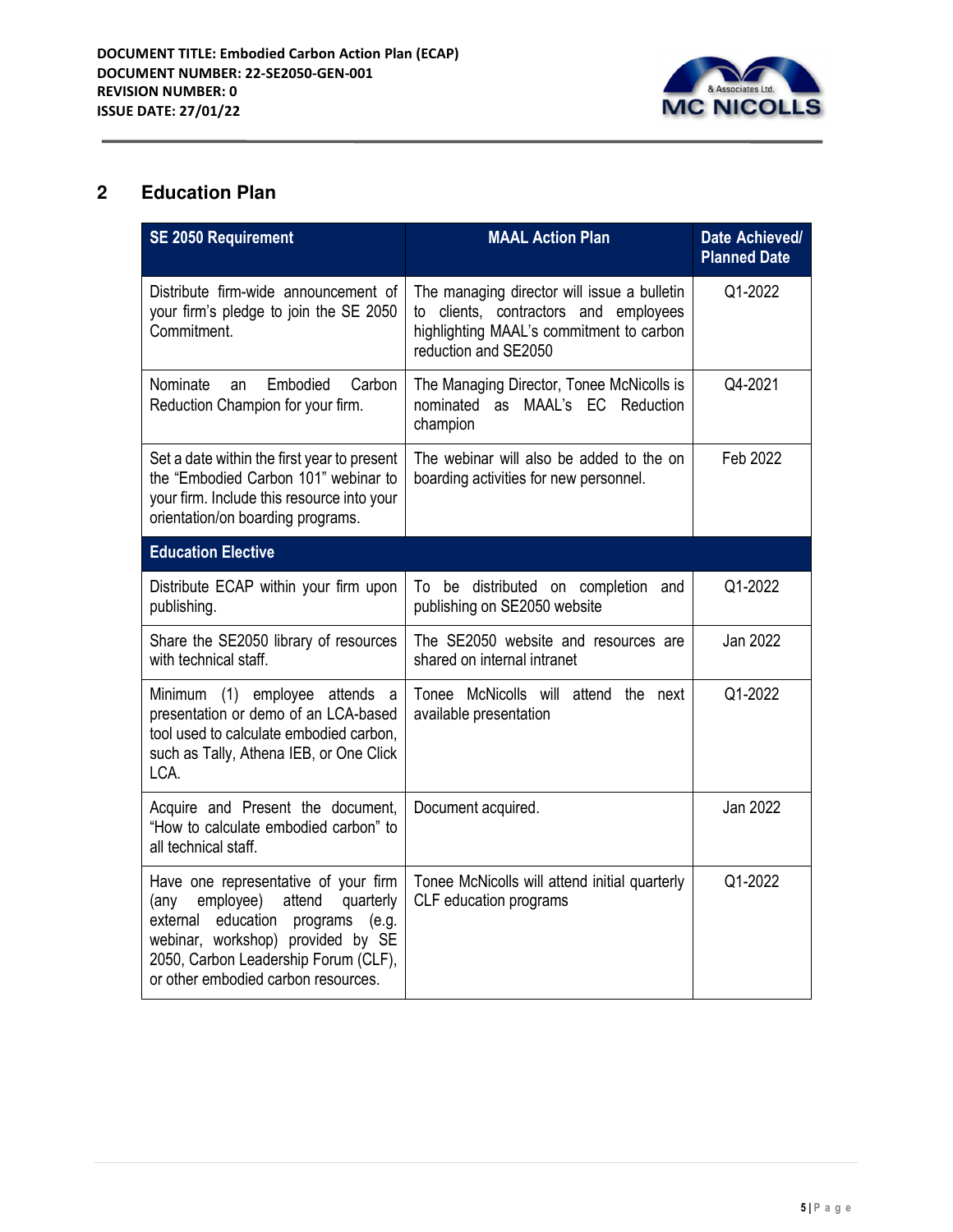

# **3 Reporting Plan**

| <b>SE 2050 Requirement</b>                                                                                                                                                                                   | <b>MAAL Action Plan</b>                                                                                                                                                                | Date Achieved/<br><b>Planned Date</b> |
|--------------------------------------------------------------------------------------------------------------------------------------------------------------------------------------------------------------|----------------------------------------------------------------------------------------------------------------------------------------------------------------------------------------|---------------------------------------|
| Provide a narrative on how your firm<br>plans to measure, track, and report<br>embodied carbon.                                                                                                              | Ongoing                                                                                                                                                                                | April 2022                            |
| Describe the internal<br>training<br>for<br>embodied carbon measurement you<br>provided or will provide.                                                                                                     | Ongoing. Education on EC measurement<br>sand reporting is currently ongoing. MAAL is<br>developing a policy to include EC<br>measurements as a project deliverable on<br>all projects. | June 2022                             |
|                                                                                                                                                                                                              |                                                                                                                                                                                        |                                       |
| <b>Reporting Elective</b>                                                                                                                                                                                    |                                                                                                                                                                                        |                                       |
| Submit a minimum of (2) projects with<br>structural engineering services to the SE<br>2050 Database.                                                                                                         | MAAL will submit data on selected projects                                                                                                                                             | Q4-2022                               |
| For a project submitted to the database,<br>ask the Architect or Owner if the project<br>has a carbon budget or if there are<br>established project sustainability goals<br>at the project kick-off meeting. | MAAL<br>will<br>incorporate this<br>the<br><b>on</b><br>Conceptual Design checklist so to ascertain<br>early in the project.                                                           | Ongoing                               |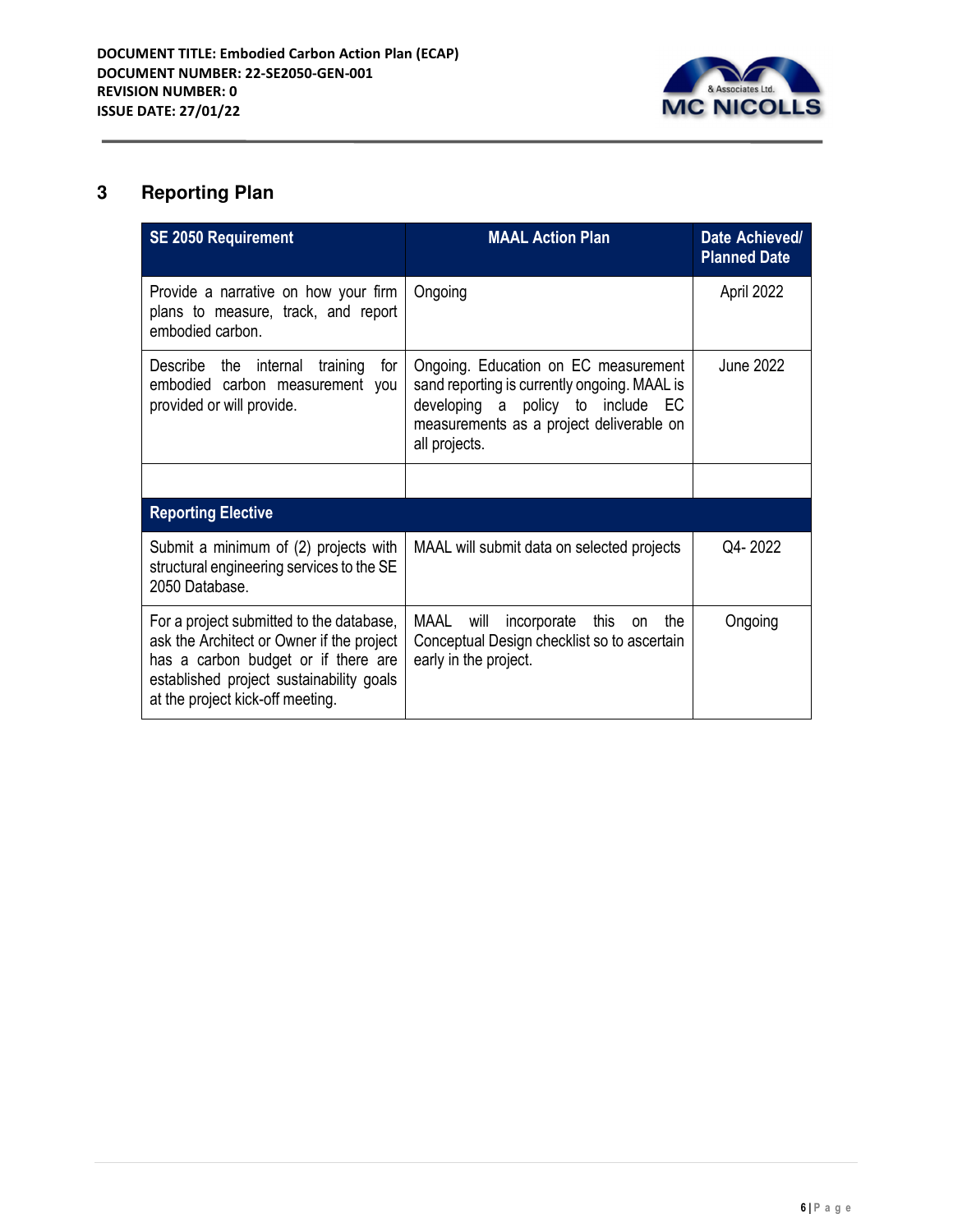

# **4 Embodied Carbon Reduction Strategies**

| <b>SE 2050 Requirement</b>                                                                                                                                                                                        | <b>MAAL Action Plan</b>                                                     | Date Achieved/<br><b>Planned Date</b> |
|-------------------------------------------------------------------------------------------------------------------------------------------------------------------------------------------------------------------|-----------------------------------------------------------------------------|---------------------------------------|
| Begin to track and record embodied<br>carbon on all projects so to develop the<br>firms baseline for Embodied Carbon<br>reduction measurement.                                                                    | MAAL is developing a EC measurement and<br>tracking policy for all projects | ongoing                               |
| Set an embodied carbon reduction goal<br>for<br>the<br>coming<br>and<br>year<br>an<br>implementation narrative.<br>Qualitative<br>focused on<br>education<br>goals<br>are<br>appropriate for the first year.      | Following completion of ECAP, MAAL will<br>set EC reduction goals for 2022. | Mar 2022                              |
| For second year's ECAP and beyond,<br>provide a narrative about lessons<br>learned<br>about<br>embodied<br>carbon<br>reduction in the past year. Describe<br>successes and misses to help the<br>program improve. |                                                                             | Q4-2023                               |
|                                                                                                                                                                                                                   |                                                                             |                                       |
| <b>Reduction Elective</b>                                                                                                                                                                                         |                                                                             |                                       |
| Create a project-specific embodied<br>carbon reduction plan                                                                                                                                                       | To be implemented on at least one(1)<br>design and build projects in 2022   | Q3-2022                               |
| embodied<br>Complete<br>carbon<br>an<br>comparison study during the project<br>concept phase.                                                                                                                     | To be implemented on at least one(1)<br>design projects in 2022             | Q4-2022                               |
| Collaborate with your concrete supplier<br>to reduce embodied carbon in a mix<br>design.                                                                                                                          | Preliminary discussions have been held Q1-<br>2022                          | Q4-2022                               |
| Work with a contractor during material<br>procurement to meet an embodied<br>carbon performance criteria on at least<br>(1) project.                                                                              | To be implemented on at least one(1)<br>design and build projects in 2022   | Q3-2022                               |